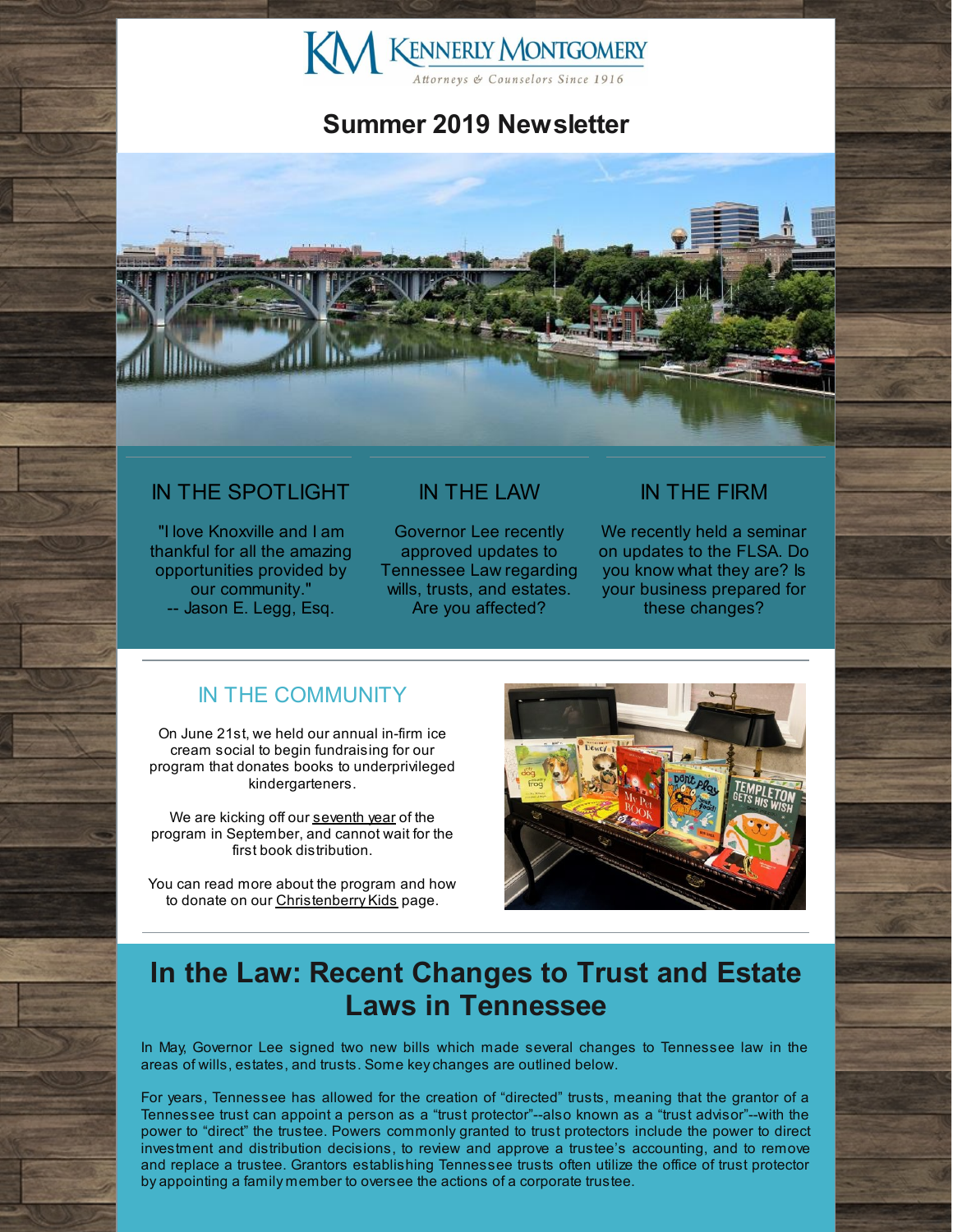

### **Michael R. [Crowder,](http://www.kmfpc.com/attorneys/michael_r_crowder.aspx) Esq.**

**Also By:**

#### **Is Tennessee's Income Taxation of Trusts [Constitutional?](http://www.kmfpc.com/Articles/is_tennessees_income_taxation_of_trusts_constitutional.aspx)**

As of Governor Lee's signing, new legislation now allows a "special purpose entity"—either an LLC or corporation—to act as trust protector of a trust where a Tennessee corporation serves as trustee. This new law could allow a trust to avoid taxation by states that tax trusts based on the residency of the trust fiduciary. For example, if the grantor of a trust with a Tennessee corporate trustee wants to appoint an out-of-state family member as trust protector, they may avoid taxation in that family member's state of residence by establishing an LLC as a special purpose entity in Tennessee. The out-of-state family member would be the sole member of the LLC, and the grantor would appoint the LLC as the trust protector instead of the family member.

Another benefit of this new law is that it provides liability protection to those persons interested in serving as trust protector. Since the special purpose entity is organized as either an LLC or a corporation, the members, owners, or officers of the entity will be granted the same general liability protection from the entity's operations as is otherwise the case with LLCs and corporations.

Other new laws that Governor Lee signed into effect include:

- 1. A law exempting from recording taxthose deeds that effectuate the distribution of real property to trust beneficiaries bythe trustee of a testamentarytrust or revocable living trust.
- 2. A law allowing the grantor of a trust to direct the disposition of tangible personal property by separate memorandum (a practice commonly employed, but never codified).
- 3. A law providing that the modification of an irrevocable trust by a court or by consent of the beneficiaries is not prohibited by a spendthrift clause or provision in the trust that prohibits amendment or revocation of the trust.

If you have any questions or concerns about how these recent changes mayimpact your estate plan, or about estate planning generally, please **contact us** at **(865) 546-7311**.

## Doctors vs. Lawyers Trivia Night 2019

On June 20th, a team of KM attorneys, law clerks, and spouses participated in the second edition of this fundraiser. After last year's fourth place finish...we've decided to just not share where we ended up this year!

We're proud to have helped raise more than \$63,000 for the clinic all while having a great time. We can't wait for next year!



### **Kennerly Montgomery Seminar Series**

On May 22<sup>nd</sup>, our firm hosted clients and friends to discuss new developments and changes in the world of [employment](http://www.kmfpc.com/practice_areas/employment_law.aspx) law and [employee](http://www.kmfpc.com/practice_areas/pension_and_employee_benefits.aspx) benefits. For those who missed it, here's a brief recap from one of the presenters:

### Retirement Plan Corrections

### **Upcoming Seminar Topic**

Family Medical Leave Act (FMLA)

**Date** TBD | Mid-Fall

We will let you know soon! Make sure you're on our [mailing](https://visitor.r20.constantcontact.com/manage/optin?v=001-YTPmf0lLKY-QpXN4CdbPAtbe_8sP0ZLpWoVtwu9bSB19R3HdrJyNwu4T82Dk88aKktT88JfEVcfho9JhOcRCRWIorF9UBCEatXbW_SZ5U2LXfmliGiwVRlaWzjD_z3sWEysZPfRGT1wYm5zJNynSgkN4g-PpDypbw2mFzqNL5D8AhX86ZQ0s2iHLnwAArMs) list for any future seminars and updates.

But while you wait for more information,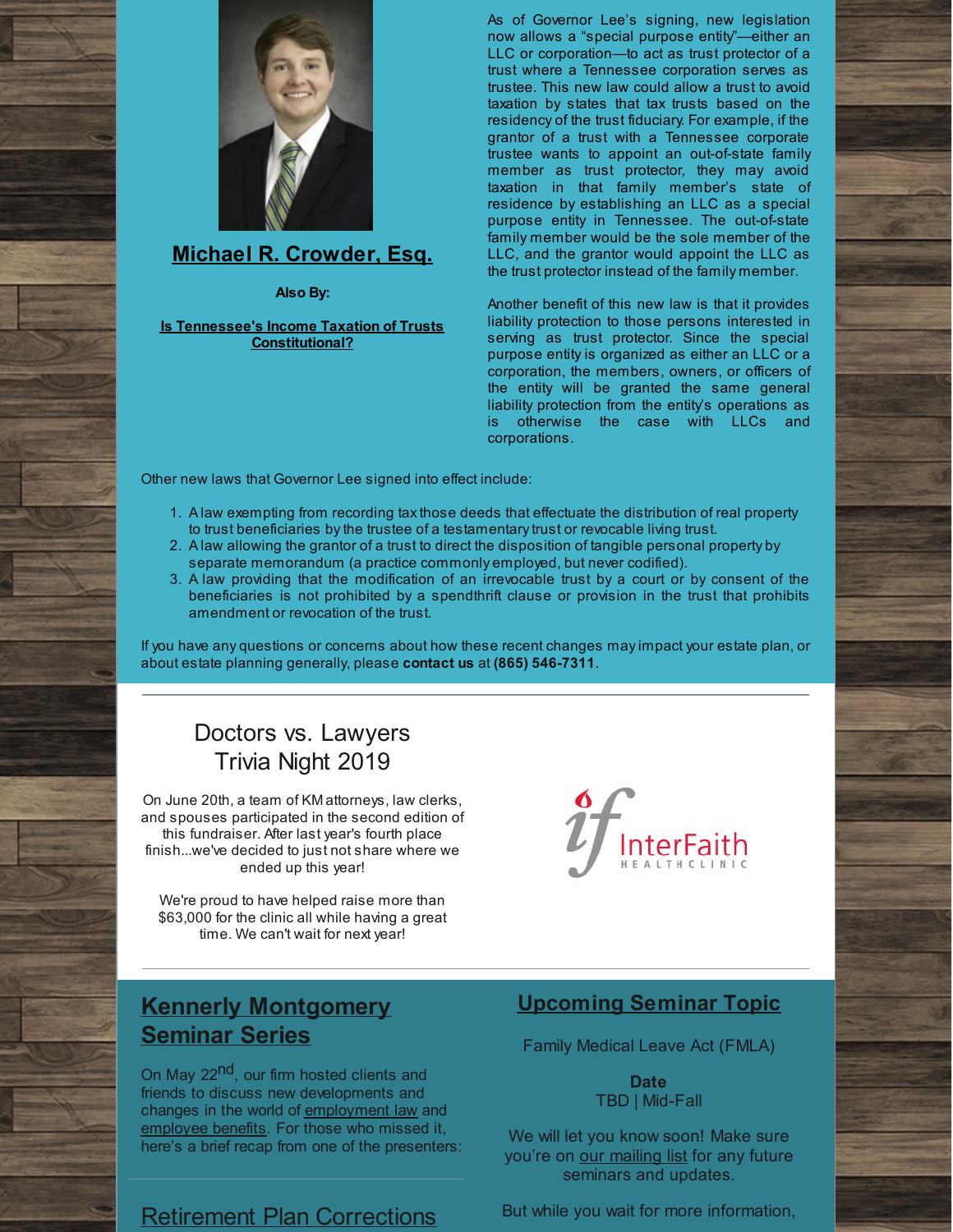The IRS recently made changes to its Employee Plans Compliance Resolution System ("EPCRS"), which governs the correction of errors in retirement plans. Among other changes, the IRS made it easier to selfcorrect certain errors without having to file a Voluntary Correction Program ("VCP") application. The revised EPCRS now permits self-correction of errors involving plan loans, plan provisions that do not meet IRS requirements, and retroactive amendments to conform the terms of the Plan to its actual operation, so long as certain requirements are met.

If a VCP application is required to correct the error, effective April 1, 2019, the application must be submitted online through the [www.pay.gov](http://www.pay.gov/) website. Additionally, employers can no longer pay the IRS VCP user fee, based on plan assets, with a check. Fees must be paid via an ACH transfer from a bank account or by credit or debit card.

### Affordable Care Act (ACA)

Although Congress killed the Individual Mandate Penalty effective Jan. 1, 2019, the ACA requirements still apply to employers. Large employers (50+ employees) must continue to offer health insurance to full-time employees or pay significant penalties. Employers have begun to receive large penalty assessment letters for failing to comply with the Employer Mandate. The large assessments are often the result of reporting errors, so employers should review the assessments carefully and timely respond to correct any discrepancies.

check out our [articles](http://www.kmfpc.com/articles_and_publications.aspx), [publications](http://www.kmfpc.com/our_firm/publications.aspx), and previous [seminars](http://www.kmfpc.com/our_firm/seminars_education.aspx).



### **Kathy D. [Aslinger,](http://www.kmfpc.com/attorneys/kathy_d_aslinger.aspx) Esq.**

**Also By:**

**Tips and Best Practices for Plan Sponsors and [Fiduciaries](http://westminster-consulting.com/Media/Confero/Issue25/tips-and-best-practices-for-plan-sponsors-and-fiduciaries-of-health-and-welfare-plans) of Health and Welfare Plans**

### Fair Labor Standards Act

In March 2019, the Department of Labor issued proposed regulations that would increase the salary threshold for exempt employee status from the current salary base of \$455/wk (\$23,660 per year) to \$679/wk (\$35,308 per year).

If the proposal is finalized, it will be the first increase since 2004. The Obama Administration attempted to increase the salary threshold to \$970 per week (\$47,476 per year) in 2016, but the Court intervened. The more modest, recent proposed increase is expected to be finalized soon to become effective in early 2020.

**Questions? Contact us at (865) 546-7311**.

# **In The Spotlight: Jason E. Legg, Esq.** Meet One of the Firm's Newest Attorneys

#### **What role did your family have in making you great at what you do?**

My parents have been amazing role models, teaching me the value of hard work, dedication, and perseverance. My father, a captain in the U.S. Army during Vietnam, served as a paratrooper in the 82<sup>nd</sup> Airborne. Upon completion of his tour of duty, he graduated from UT Law School. He went on to become one of the top business litigation attorneys in Knoxville, building a practice that endured for over 40 years. My mother has also been extremely successful in her own right. During the day, she raised two children and worked full time, while at night she attended classes at UT, ultimately obtaining her Master's and Ph.D.